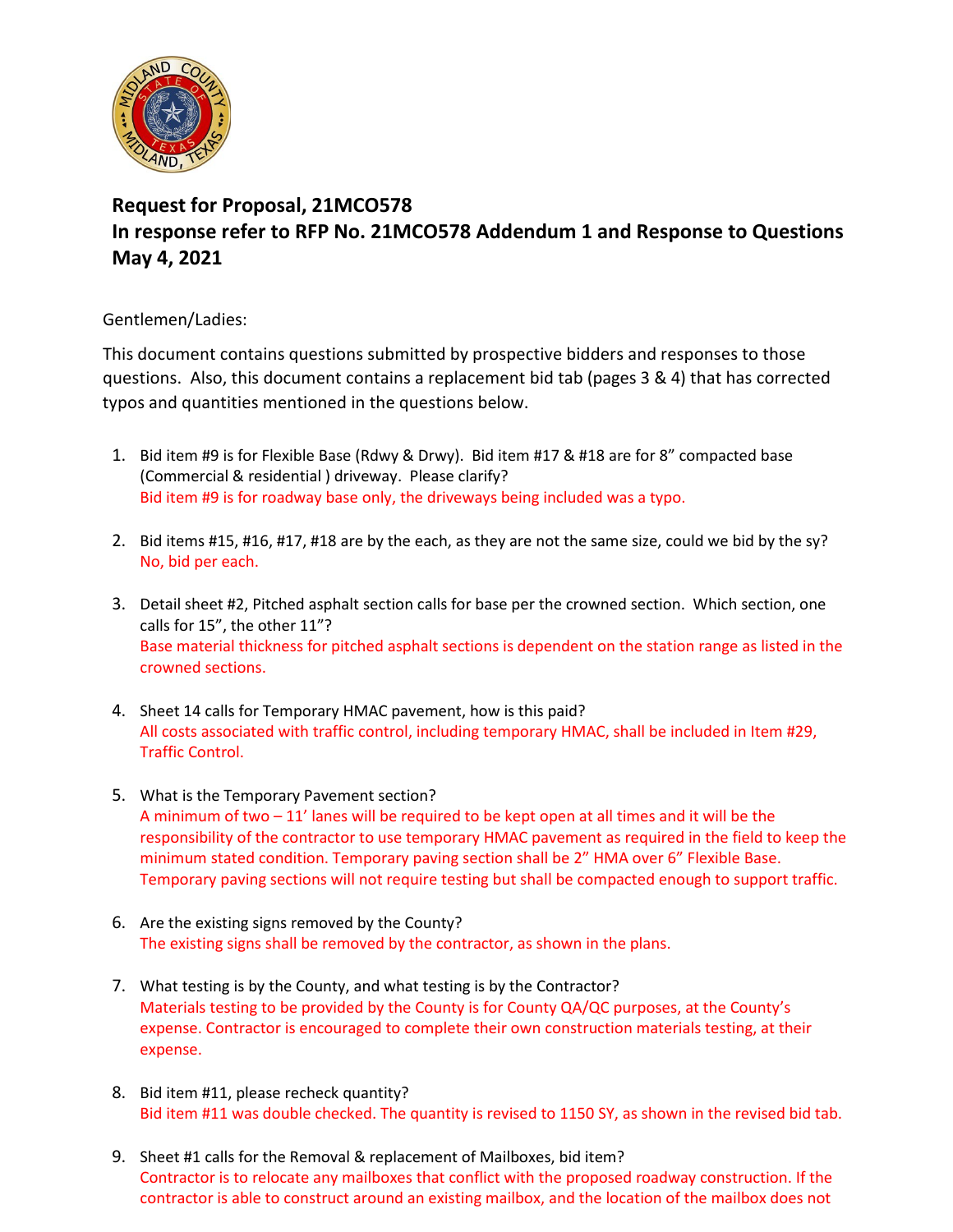contradict the intent of the design, it shall be protected in place. The mailbox relocation costs shall be considered part of the Preparation of ROW bid item.

- 10. Bid item #16, is for 3" HMAC on driveways, is this not in bid item #10? Item #10 is for the HMAC to be installed on the roadway, not the driveways.
- 11. Can you provide a section that shows the materials required for the temporary pavement? So that all bidders are comparing the same construction, a detail would be helpful showing mix thickness, base thickness etc.

Please see response to Question 5.

12. Please clarify the detail showing 1' usual at the centerline with the drums in place. The drums on sheet 9 are specified to be 18" minimum, and I would assume a cushion between the drums and the travelway of some width. That affects the width of the temporary pavement also. Please show the intended width of the temporary pavement for each phase.

The 1' usual in the detail is the typical spacing between the edge of temporary travel lane and face of the drum. For direction on the temporary pavement width, please see the response to Question 5.

- 13. Bid #5, please recheck quantity. Bid item #5 was double checked. The quantity is revised to 21307 CY, as shown in the revised bid tab.
- 14. Can we set Speed Limit to 55? Speed limits for traffic control and final construction shall be posted as shown in the plans.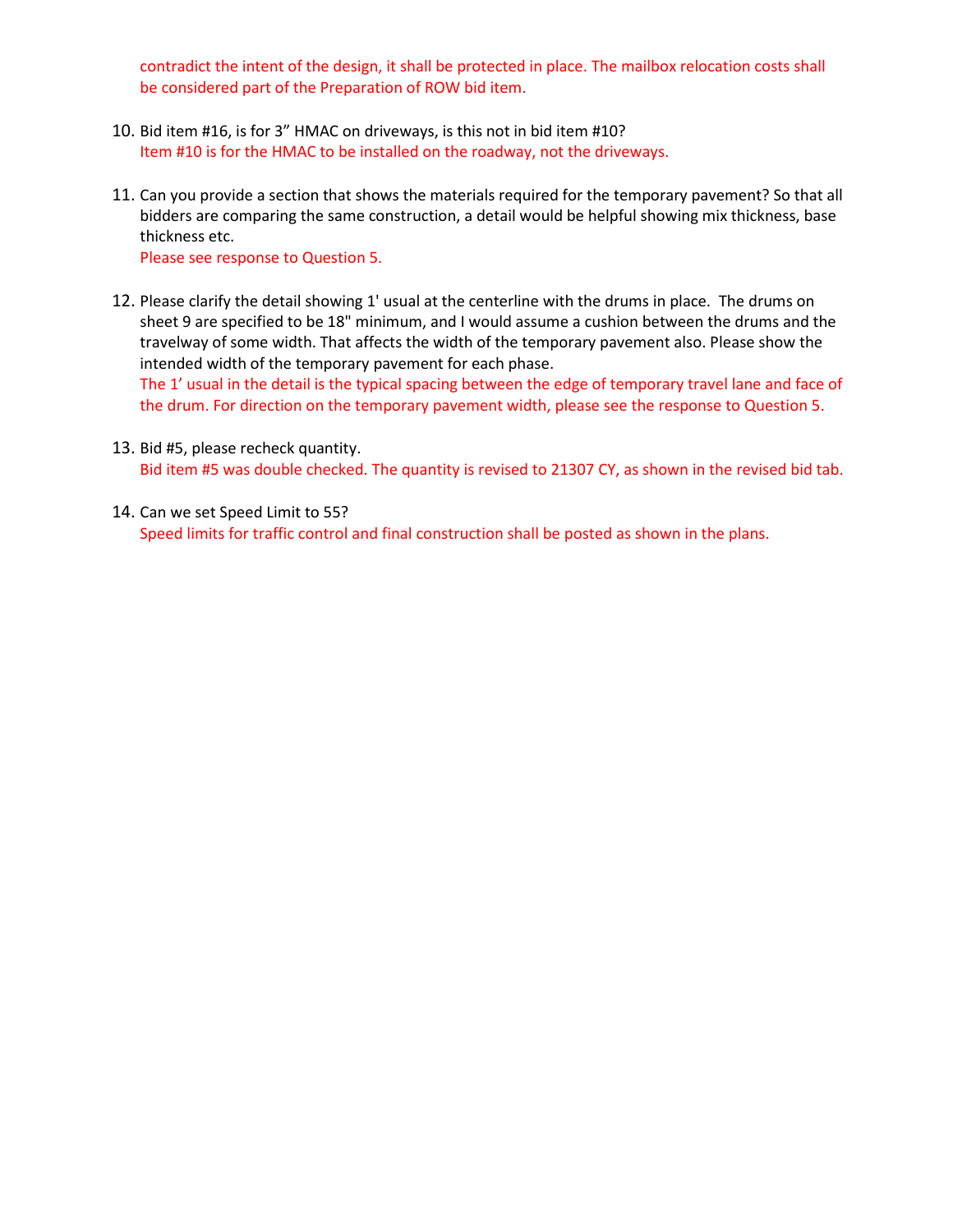| Reconstruction of South County Road 1270 |                                                         |                |      |            |       |  |  |  |
|------------------------------------------|---------------------------------------------------------|----------------|------|------------|-------|--|--|--|
|                                          | <b>Roadway Improvements to Serve Midland County</b>     |                |      |            |       |  |  |  |
|                                          |                                                         | Quantity       | Unit | Unit Price | Total |  |  |  |
|                                          | Base Bid - Revised 05/07/2021<br>Item Description       |                |      |            |       |  |  |  |
| $\mathbf{1}$                             | Preparation of R.O.W.                                   | 190            | Sta. |            |       |  |  |  |
| $\overline{2}$                           | Sawcut Existing Asphalt (full depth)                    | 1,937          | L.F. |            |       |  |  |  |
| 3                                        | Asphalt Excavation - 1.5 inch depth (average)           | 3,051          | C.Y. |            |       |  |  |  |
| 4                                        | Asphalt Haul Off                                        | 3,051          | C.Y. |            |       |  |  |  |
| 5                                        | Earthwork*                                              | 21,307         | C.Y. |            |       |  |  |  |
| 6                                        | Haul Off <sup>*</sup>                                   | 21,307         | C.Y. |            |       |  |  |  |
| 7                                        | Subgrade Preparation                                    | 78,554         | S.Y. |            |       |  |  |  |
| 8                                        | Prime Coat**                                            | 20,318         | Gal. |            |       |  |  |  |
| 9                                        | Flexible Base (Roadway)                                 | 28,071         | C.Y. |            |       |  |  |  |
| 10                                       | HMA Pavement - 3" thickness - Type D **                 | 11,683         | Ton  |            |       |  |  |  |
| 11                                       | Concrete Pavement at Intersections                      | 1,150          | S.Y. |            |       |  |  |  |
| 12                                       | 32'x300' Pitched Concrete Pavement Section              | 1              | Ea.  |            |       |  |  |  |
| 13                                       | 32'x400' Pitched Concrete Pavement Section              | 1              | Ea.  |            |       |  |  |  |
| 14                                       | 60'x5' Pipeline Cap                                     | $\overline{2}$ | Ea.  |            |       |  |  |  |
| 15                                       | 6" Concrete Commercial Driveway                         | 12             | Ea.  |            |       |  |  |  |
| 16                                       | 3" HMA on 8" Base Commercial Driveway                   | 11             | Ea.  |            |       |  |  |  |
| 17                                       | 8" Compacted Base Commercial Driveway                   | 17             | Ea.  |            |       |  |  |  |
| 18                                       | 8" Compacted Base Residential Driveway                  | $\overline{7}$ | Ea.  |            |       |  |  |  |
| 19                                       | Proposed Driveway Culvert                               | 60             | L.F. |            |       |  |  |  |
| 20                                       | Proposed Driveway Culvert End Treatment                 | $\overline{2}$ | Ea.  |            |       |  |  |  |
| 21                                       | Reflective Marking (Type 1) 4" Double Yellow<br>Striped | 6              | Sta. |            |       |  |  |  |